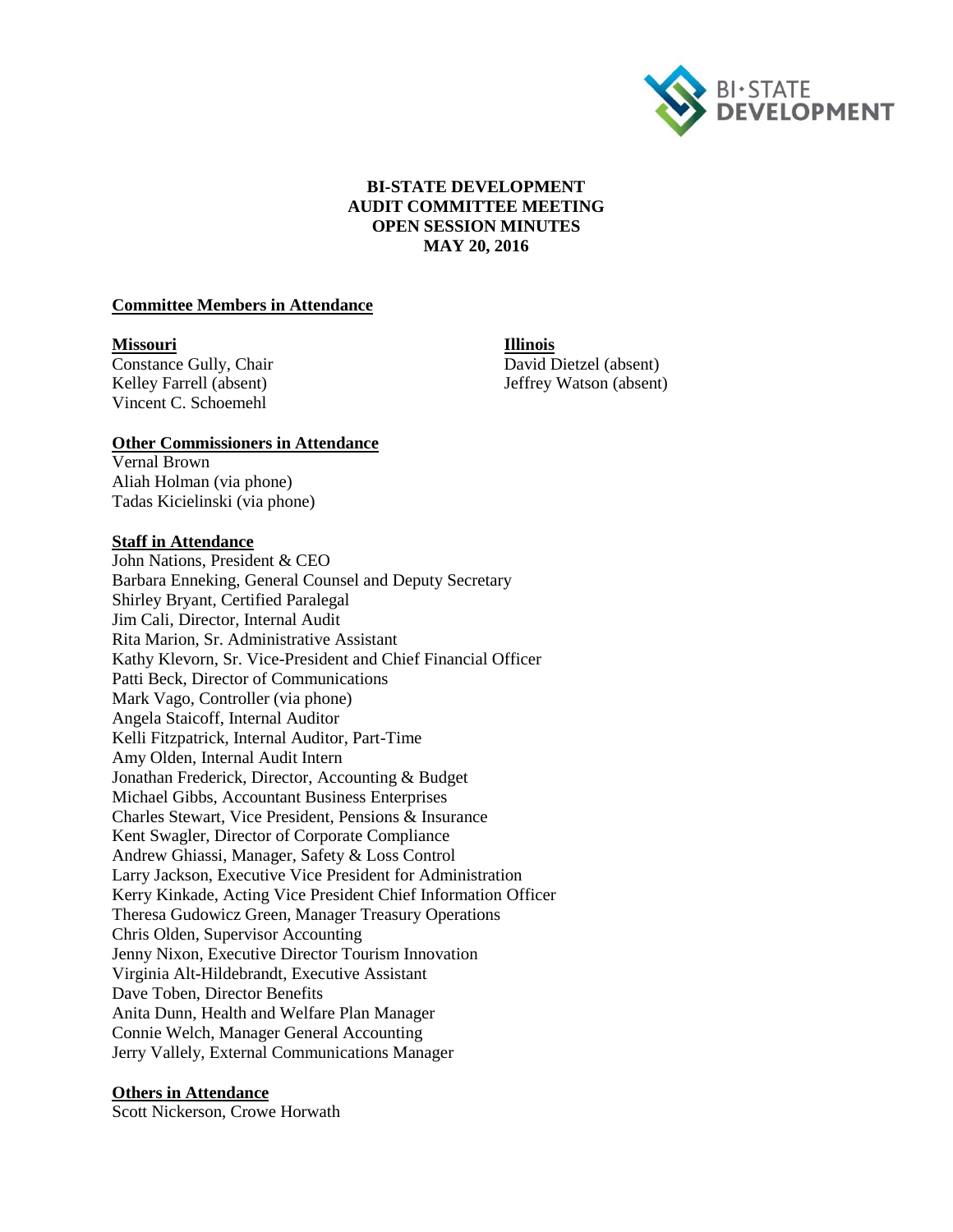### **1. Call to Order**

**8:00 a.m.** Chair Gully called the Open Session Meeting of the Audit Committee to order at 8:00 a.m.

### **2. Roll Call 8:00 a.m.** Roll call was taken.

#### **3. Public Comment**

**8:00 a.m.** There was no public comment.

#### **4. Minutes from January 22, 2016 Audit Committee Meeting - Open Session**

**8:00 a.m.** The January 22, 2016, Open Session Audit Committee Meeting minutes were provided in the Committee packet. A motion to approve the minutes was made by Commissioner Kicielinski and seconded by Commissioner Schoemehl. **Motion passed unanimously.**

# **5. March 31, 2016 Financials**

**8:01 a.m.** The March 31, 2016 Financials were provided in the Committee packet. Jonathan Frederick, Director Accounting & Budget, provided a brief overview. Metro Transit revenue is 1% under budget at \$225.6 million due to a combination of a 5.4% decrease in passenger boardings and a 10.7% decrease in farebox collections. Expenses are \$12 million under budget due to a significant medical savings attributable to better discounts received through a new Cigna plan, cost containment on prescription medication, decreases in claims, and position vacancies that resulted in an income before depreciation of \$13.8 million. The Gateway Arch reopened to guests March 22, 2016. Although only one tram was operational, it was sold out daily. Due to the reduced service, tram ridership was down compared to last year and Arch tickets revenue decreased 6.2% as a result. Arch expenses had a \$1.2 million return of funds from the National Park Service that was designated for future and capital improvement projects, and all expenses were in line with the prior year. The total income before depreciation was \$1.6 million. Executive Services revenue was down compared to last year as management has controlled costs related to services provided. Expenses are 22.1% under budget due to unfilled positions and lower than expected legal and internal audit expenses resulting in income before depreciation of \$150,632. The Riverfront Attractions had a loss before depreciation of \$223,574 as a direct result of the weather experienced in Fiscal Year 2016. There were over 30 flood days resulting in a decrease in passengers of 37.8% compared to the prior year. The St. Louis Downtown Airport fuel sales, aircraft movement, and aircrafts based at the airport have increased more than expected for Fiscal Year 2016. Expenses such as wages and consulting fees increased, resulting in a loss before depreciation of \$48,866. The St. Louis Regional Freightway revenue consists of partnership contributions of \$312,763 and expenses mainly consist of wages and consulting fees totaling \$340,083, resulting in a loss before depreciation of \$27,320. Bi-State Development Research Institute received a Missouri Foundation For Health Grant of \$39,805. Their expenses are mainly bank fees and small miscellaneous expenses totaling \$328 resulting in income before depreciation of \$39,477. Arts-In-Transit revenue is money received from the Regional Arts Commission, and expenses are for the bus painting project. The Internal Service Fund is favorable to plan as medical expenses are lower than budget. The Agency wide income before depreciation is \$16.8 million. This report was informational only, and no Committee action was required. A copy of the report will be kept at the office of the Deputy Secretary.

# **6. March 31, 2016 Performance Indicators**

**8:07 a.m.** The March 31, 2016 Performance Indicators Report was provided in the Committee packet. Kathy Klevorn, Sr. Vice-President and Chief Financial Officer, stated that the downward trend in ridership resulted in a negative impact on most indicators, however, operating costs were well below budget. No additional presentations were made.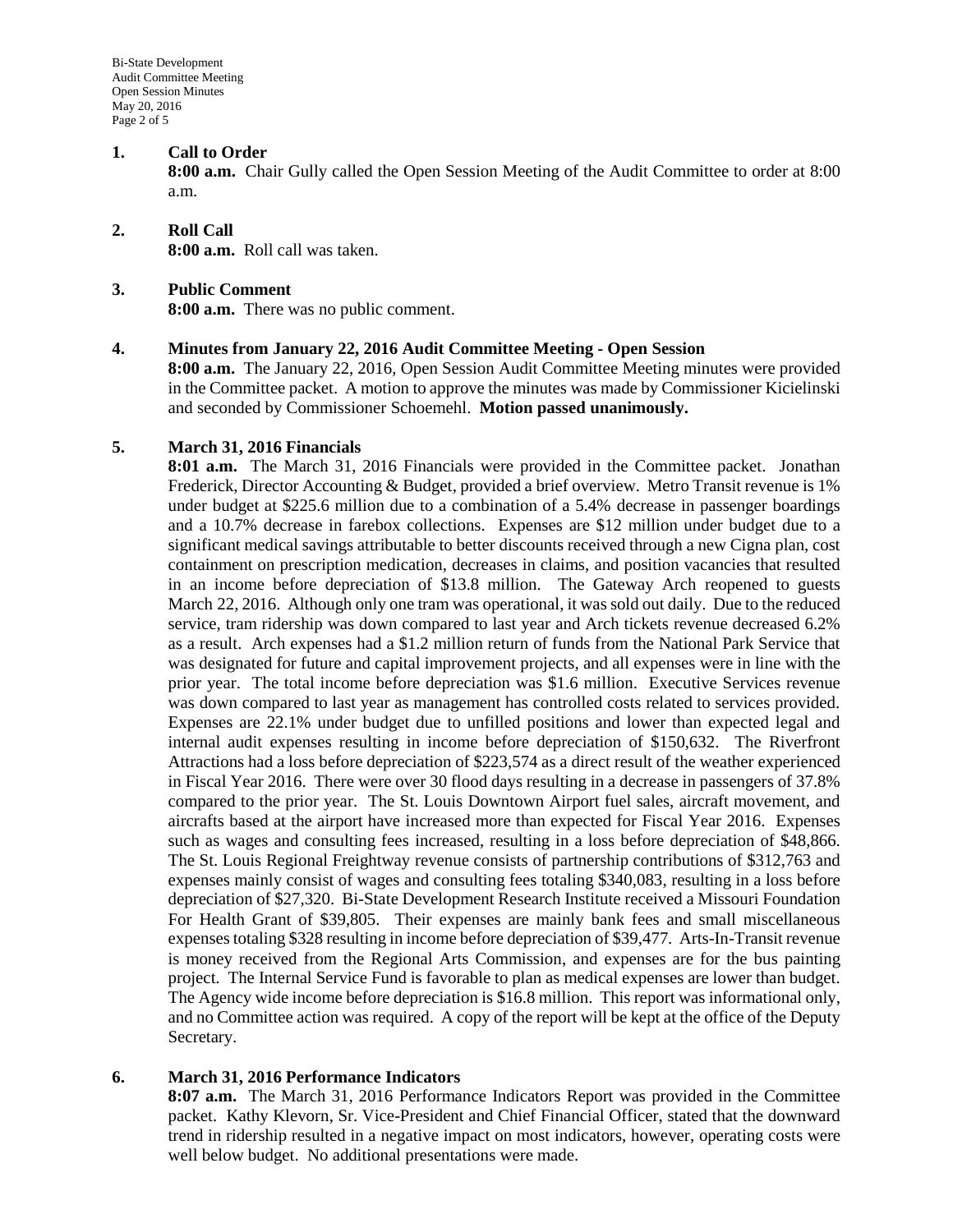Commissioner Schoemehl stated that ridership was down and that the downward trend is being driven by concerns over safety, and as a result revenue is down approximately \$4 million. He asked for an analysis to determine if ridership would be improved if the Agency put \$4 million into increased security. Additional discussions followed regarding security and the 2017 budget assumptions.

This report was informational only, and no Committee action was required. A copy of the report will be kept at the office of the Deputy Secretary.

# **7. March 2016 Treasury Report**

**8:19 a.m.** The March 2016 Treasury Report was provided in the Committee packet. Theresa Gudowicz Green, Manager of Treasury Operations, provided a brief overview. Bi-State Development **(BSD)** has approximately \$200 million invested in BSD directed funds, and the average rate of return for the month was 45 basis points which is an improvement over the average rate of return of 28 basis points at the end of Fiscal Year 2015. Approximately \$53 million is invested in trustee directed funds which earned an average rate of return of 1.39%. Since the Federal Reserve raised rates in December 2015, there has been no further increase. The Federal Reserve approach seems to be more cautious due to uncertain inflation, weaker consumer spending, a decrease in exports and a general slowdown in the global economy. The current speculation is that it is unlikely there will be another rate increase in June. Another rate hike is still probably expected for later this year and this will be dependent on second and third quarter numbers related to inflation, jobs, and the general state of the local economy. This report was informational only and no Committee action was required. A copy of the report will be kept at the office of the Deputy Secretary.

#### **8. Procurement Report Third Quarter**

**8:20 a.m.** The Third Quarter Procurement Report was provided in the Committee packet. Larry Jackson, Executive Vice President of Administration, provided a brief overview. Bi-State Development awarded \$2.3 million in noncompetitive procurements for the third quarter of Fiscal Year 2016, which is 11.9% of our total commitment volume of \$19.7 million. The last twelve (12) months, noncompetitive procurements totaled \$11.9 million or 11% of the total Purchase Order Commitment volume of \$109 million. This report was informational only and no Committee action was required. A copy of the report will be kept at the office of the Deputy Secretary.

# **9. Internal Audit Status Report – Third Quarter**

**8:22 a.m.** The Internal Audit Status Report, Third Quarter was provided in the Committee packet. Jim Cali, Director of Internal Audit, provided a brief overview. In accordance with Board Policy, Internal Audit is presenting the status report of the activities of the Internal Audit Department **(IAD)** for the third quarter of Fiscal Year 2016. This was a very busy quarter, IAD worked on a lot of audits and spent a great deal of time on follow-up from previous audits. IAD has worked closely with the Procurement Department to issue two (2) Request for Proposals **(RFP)**; the first for Health Insurance Claims Audit which was awarded to BKD on April 29, 2016; and the second RFP was issued on May 2, 2016, for cyber security consulting. The Transportation Safety Administration **(TSA)** has added a new element in their audit program requiring a cyber security component. An RFP has already been issued for a Threat and Vulnerability Study that will incorporate the cyber security threat vulnerability component to satisfy the TSA requirement. The Transportation Safety Administration Department of Homeland Security has identified transit agencies as a high target for terrorism and other security type incidents. The internal cyber security is handled by Kerry Kinkade, Acting Vice President Chief Information Officer, and his IT team. The IT department has always had staff that deals with cyber, network, and data security; however, the IT Department will be hiring an individual to specifically monitor cyber security issues. This report was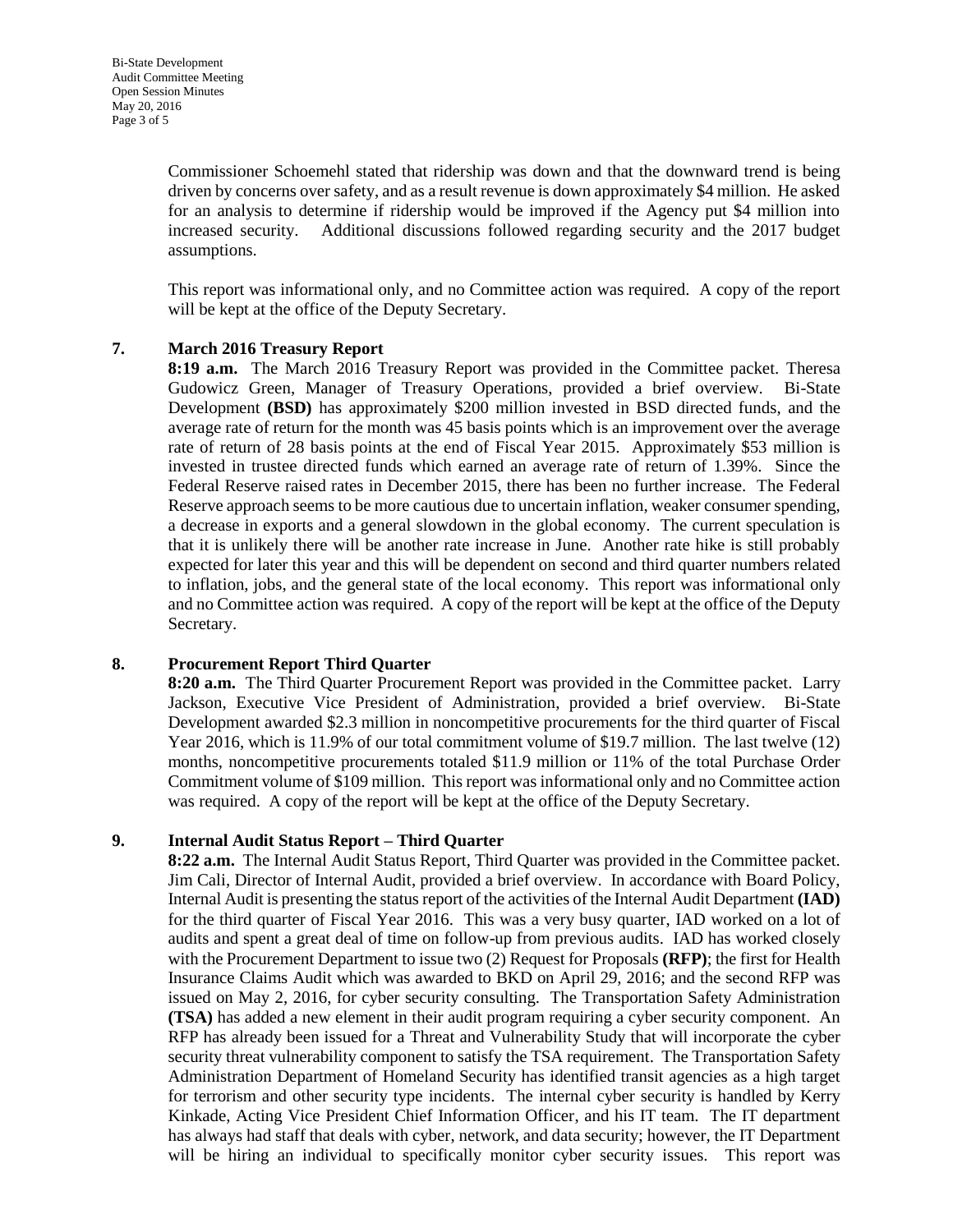informational only and no Committee action was required. A copy of the report will be kept at the office of the Deputy Secretary.

# **10. Treasury – Safekeeping Quarterly Accounts Audit, Ending December 31, 2015**

**8:27 a.m.** The Treasury – Safekeeping Quarterly Accounts Audit Report, ending December 31, 2015, was provided in the Committee packet. Jim Cali, Director of Internal Audit, provided a brief overview. Per Board Policy, the Internal Audit Department **(IAD)** is required to perform a quarterly audit of the Treasury Safekeeping Accounts. IAD reviewed the Treasurer's Report, identified the securities classified under the Safekeeping Accounts criteria, contacted each bank custodian to verify the existence of the Securities and to confirm account balances. In accordance with the new GASB Statement No. 72 *Fair Value Measurement and Application,* IAD performed an examination of each bank safekeeping custodian's account confirmation as compared with the fair values for each investment in the Treasurer's Report. A chart has been provided to show the individual values, the commodities and the custodians of the Safekeeping assets as part of this report. IAD has determined that the Safekeeping Accounts exist, and their respective balances have been fairly presented. This report was informational only and no Committee action was required. A copy of the report will be kept at the office of the Deputy Secretary.

#### **11. Internal Audit Follow-Up Summary, Third Quarter FY 2016**

**8:28 a.m.** The Internal Audit Follow-Up Summary, Third Quarter FY2016 report was provided in the Committee packet. Jim Cali, Director of Internal Audit, provided a brief overview. When the Internal Audit Department completes an audit the most important aspect of that audit is the followup. This report is a comprehensive overview highlighting the current implementation status of recommendations issued in prior audit reports. Many times there are recommendations or observations and management has agreed to make adjustments and/or changes to improve efficiencies or operational effectiveness. IAD spends a great deal of time reviewing the management action plans to make sure that the recommendations are being implemented in accordance with the timetable that management has set forth. Management has done a great job over the quarter and closed out a number of outstanding issues. There are two issues that remain overdue, but that is not a problem. These are very complicated issues and IAD believes that these two outstanding and overdue issues will be completed within the next quarter. This report was informational only and no Committee action was required. A copy of the report will be kept at the office of the Deputy Secretary.

# **12. FY2017 Annual Audit Work Plan & Risk Assessment**

**8:29 a.m.** The Fiscal Year 2017 Annual Audit Work Plan & Risk Assessment was provided in the Committee packet. Jim Cali, Director of Internal Audit provided a brief overview. The Fiscal Year 2017 Audit Work Plan will concentrate on the auditable units associated with grants, and payroll/time and attendance issues. It will also confirm IAD's compliance with the relevant professional standards. In performing these audits, it will provide assurance to the Audit Committee that risks that could prevent Bi-State Development from achieving its objectives have been identified. The scope of the Annual Audit Work Plan is designed to address key risks in the Corporate System, Support System and the Operational System. Highlights for the Fiscal Year 2017 audit plan reflect a great deal of effort put forth for the Federal Transit Administration (**FTA**) required Safety and Security Audits and Safety and Security Oversight regarding passenger railroad. IAD will pay special attention to systems that are related to revenue collections, payables, and the payment card system. A great deal of time has been budgeted to do audit follow ups for the audits that have been completed in previous fiscal years that have rolled over into Fiscal Year 2017. The FTA Triennial Review of the entire agency will take place this summer, and IAD has set aside some time for any follow up that may result from their audit report. A motion to